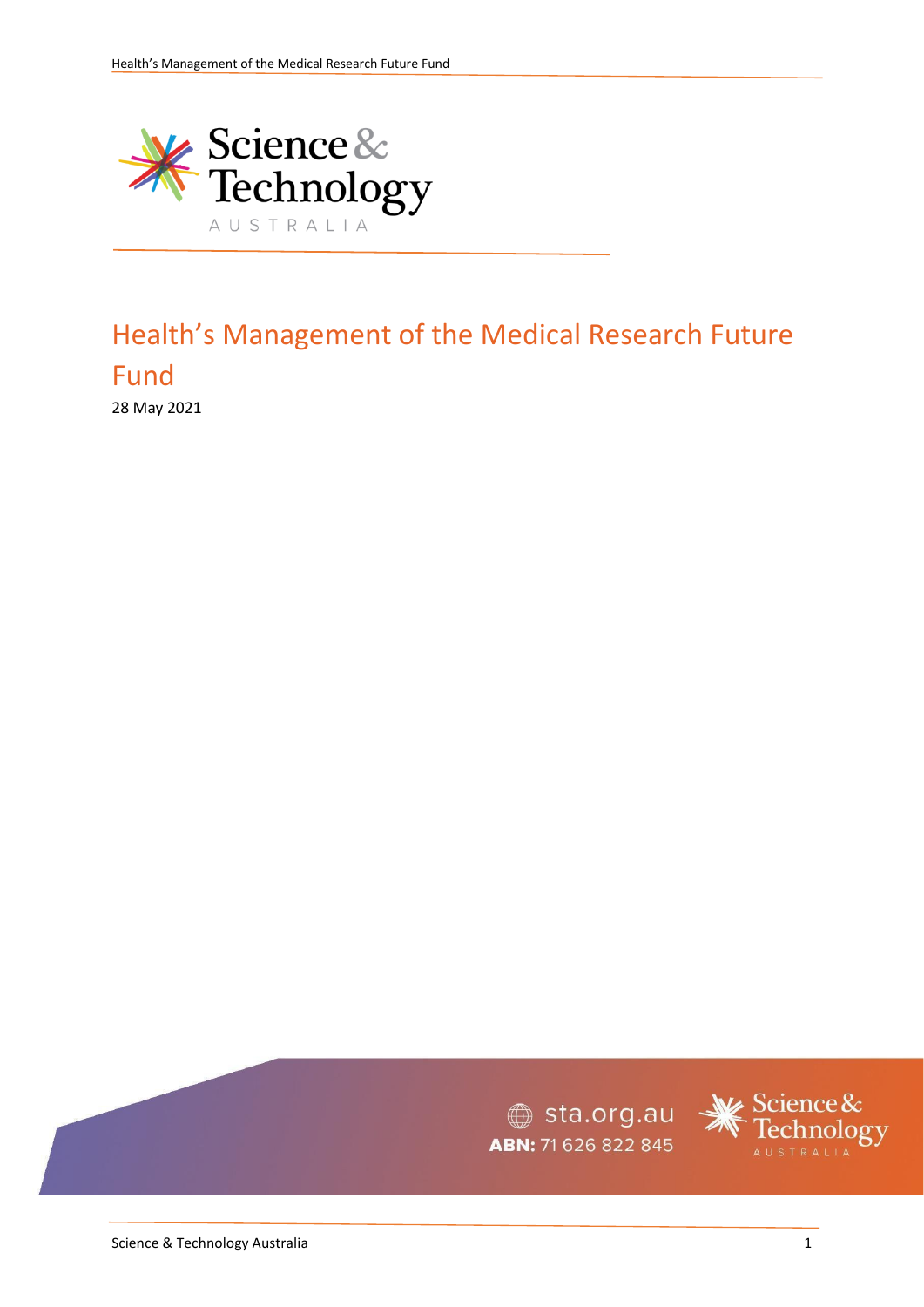To the Australian National Audit Office,

Thank you for the opportunity to provide feedback on the audit of Health's Management of the Medical Research Future Fund.

Science & Technology Australia (STA) is the peak body representing more than 88,000 scientists and technologists in Australia. Our member organisations include specialist scientific societies, research institutes, and research strategy bodies such as councils of deans.

The Medical Research Future Fund (MRFF) is an important part of our research system. STA is excited that the fund has now reached its \$20 billion target and will disburse regular funding each year.

The MRFF is a very different grant program to those facilitated by the Australian Research Council (ARC) and the National Health and Medical Research Council (NHMRC). As such, STA understands that the way in which grants are awarded and administered is different.

In the preparation of this submission, STA consulted with its membership - specifically with our members that have had experience with the MRFF. Overall support for the MRFF is strong; however, we offer some recommendations for further improvement. These recommendations (listed below) enhance the effectiveness, transparency, and accessibility of the MRFF to the sector.

STA recommends:

- Transparent and public outlines of the selection process for every organisation involved in the selection of MRFF grants;
- Detailed selection reports summarising outcomes and success rates including analysis of success rates by sector, gender, geography and other key parameters;
- The MRFF institute standard application timeframes for all applications, with a minimum of 4 weeks;
- Scheme guidelines should include a published date for announcement of funded projects (under embargo);
- Great clarity of the governance structure of the MRFF and how it relates to the selection of priorities and administration of research initiatives;
- The publication of a consultation summary alongside new strategies and priorities that outlines how sector submissions are included in the strategy and priority documents;
- MRFF Strategies include a timeframe for the opening and closing of applications for each of the priorities;
- The different granting bodies administering the MRFF publish success rates of the medical research initiatives after each application round;
- A 15-20 working day delay of the start date be allowed before a review of the funding agreement is triggered; and
- The MRFF appoints a business manager with research project implementation experience to enhance understanding in the monitoring of projects.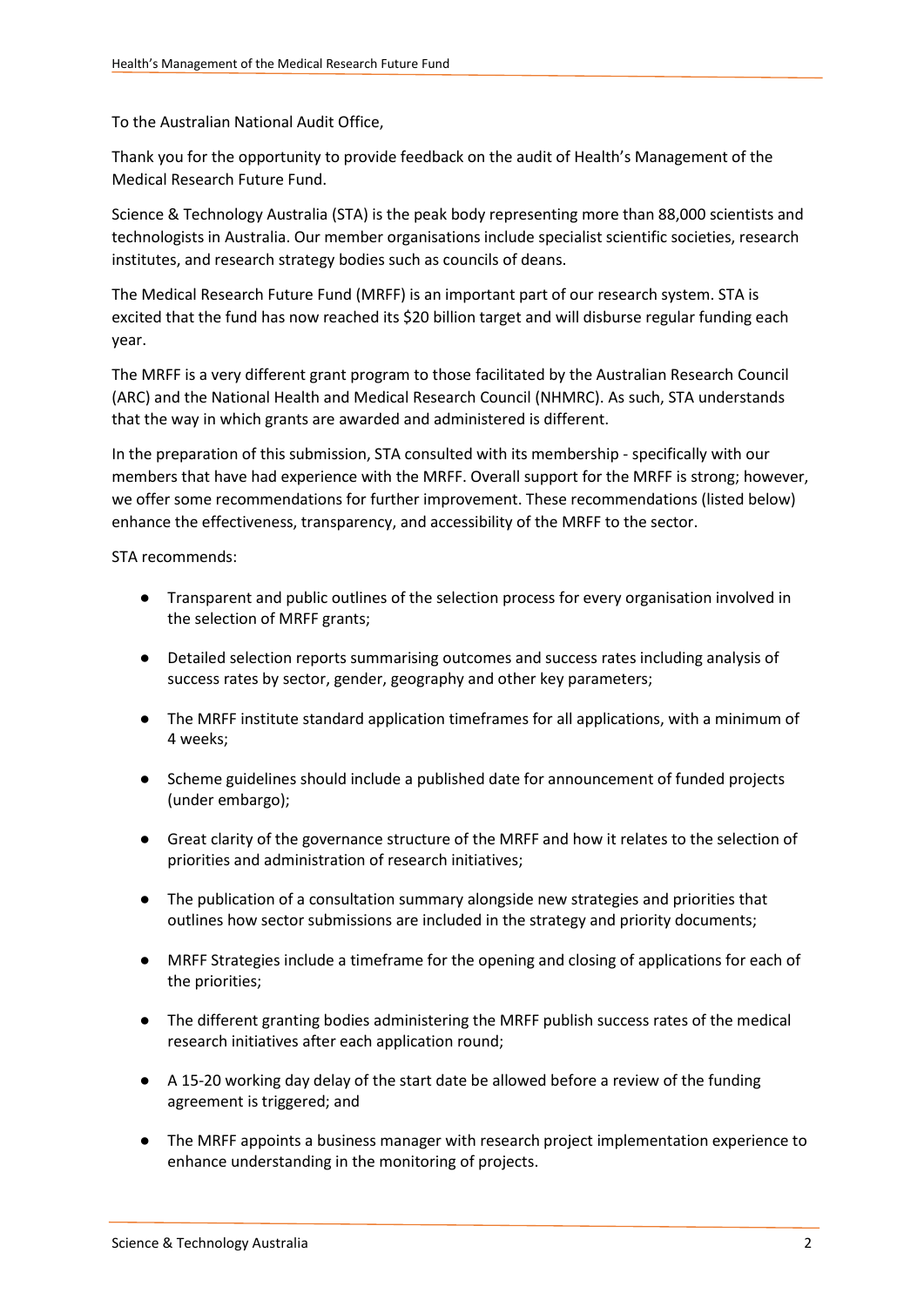Should the Audit Office wish to discuss our submission, we would be very happy to do so.

Kind regards,

Associate Professor Jeremy Brownlie Misha Schubert President CEO Science & Technology Australia Science & Technology Australia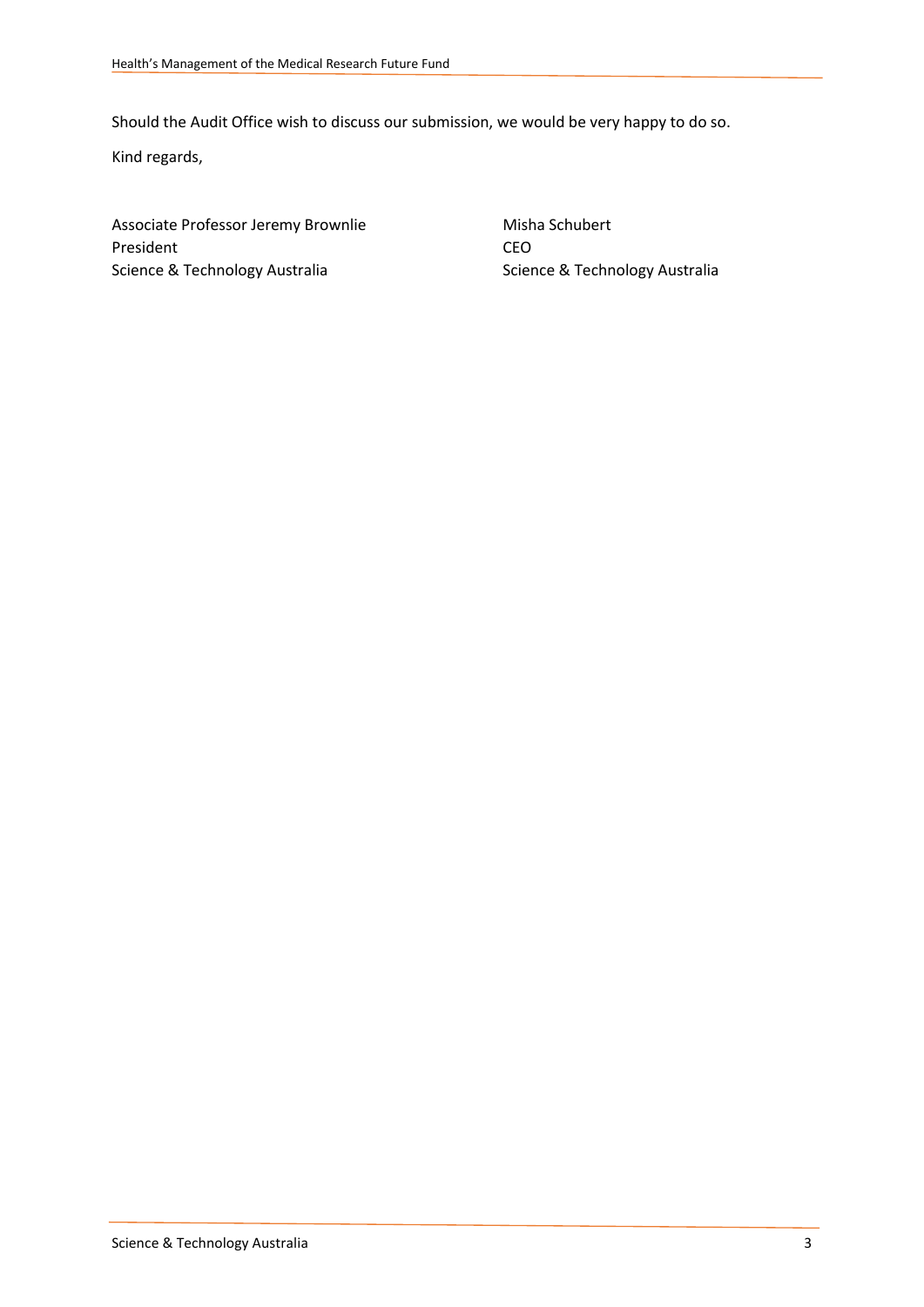### **Introduction**

Science & Technology Australia supports the Medical Research Future Fund. We are delighted to see this fund reach its \$20 billion goal this year. The steady investment in medical research that should now flow from its disbursements each year is welcomed warmly by the sector. Having reached this important milestone, it is timely to review the governance and management of the fund.

While the sector supports the MRFF, members of STA have highlighted some areas that can be improved to strengthen the governance and functionality of the MRFF.

STA's proposed improvements include:

- Transparent and public outlines of the selection process for every organisation involved in the selection of MRFF grants;
- Detailed selection reports summarising outcomes and success rates including analysis of success rates by sector, gender, geography and other key parameters;
- The MRFF institute standard application timeframes for all applications, with a minimum of 4 weeks;
- Scheme guidelines should include a published date for announcement of funded projects (under embargo);
- Great clarity of the governance structure of the MRFF and how it relates to the selection of priorities and administration of research initiatives;
- The publication of a consultation summary alongside new strategies and priorities that outlines how sector submissions are included in the strategy and priority documents;
- MRFF Strategies include a timeframe for the opening and closing of applications for each of the priorities;
- The different granting bodies administering the MRFF publish success rates of the medical research initiatives after each application round;
- A 15-20 working day delay of the start date be allowed before a review of the funding agreement is triggered; and
- The MRFF appoints a business manager with research project implementation experience to enhance understanding in the monitoring of projects.

### **Are the MRFF governance arrangements effective?**

#### Selection process

One of the most significant concerns raised by STA members is how research initiatives are selected. Our members recognise there are differences between how MRFF projects are selected compared to NHMRC and ARC grants. Their concern is with the level of transparency on how the MRFF decision making process works.

Having multiple ways in which MRFF projects are selected is one reason why there is currently less transparency than for the other major granting funds. Given there are different bodies that assess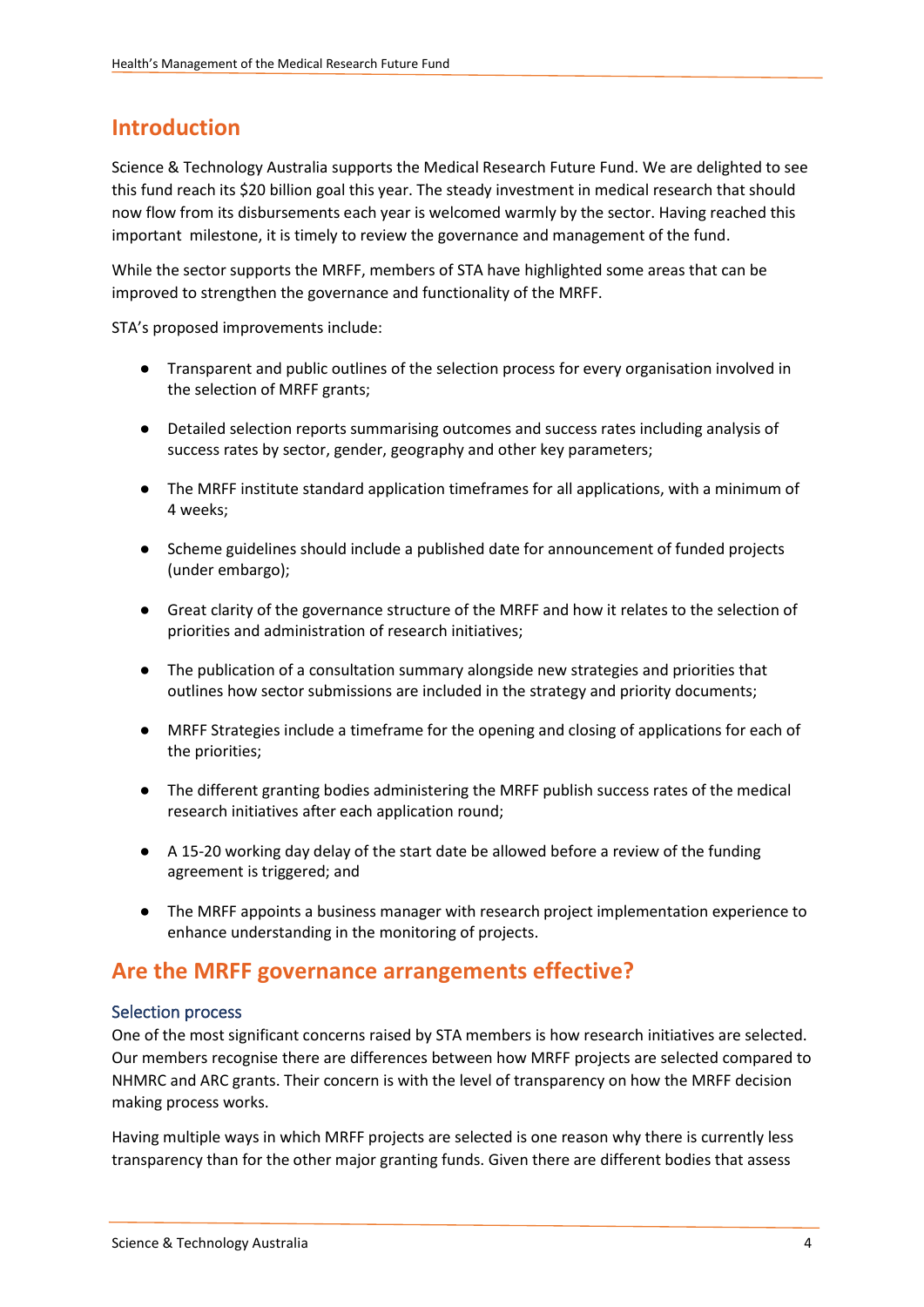applications for the MRFF, publishing clear outlines on how decisions are made for each of these bodies would enhance transparency.

#### **STA recommends: Transparent and public outlines of the selection process for every organisation involved in the selection of MRFF grants.**

Funding schemes with high levels of transparency and rigour will publish selection reports of funding decisions. Moreover, selection reports guide applicants on understanding whether the scheme would align to their abilities and improve quality of submissions. Similar to the ARC and NHMRC reports, selection reports that cover success rates by sector, gender, institution, geography, and other key parameters should be published. The report should also track timing of schemes decision making and outcome announcements.

#### **STA recommends: Detailed selection reports summarising outcomes and success rates including analysis of success rates by sector, gender, geography and other key parameters.**

#### Application timeframes

The other significant concern to STA members were the application timeframes on many MRFF research initiatives. These initiatives almost always require multi-institutional collaborations between industry, medical research institutes, and higher education providers. Given the high level of specificity that is associated with some of these application rounds, a short timeframe significantly limits the opportunities for researchers to prepare an application in conjunction with industry partners. Programs that fund multi-institutional research, like the Cooperative Research Centres, have a 3 month application window. As a similarly targeted program, there should be a minimum duration for which any application/scheme is open.

#### **STA recommends: The MRFF institute standard application timeframes for all applications, with a minimum of 4 weeks.**

MRFF support enables critical areas of research for Australia, supporting research careers and industry development. These are time critical, as they influence lives and products. We strongly encourage every scheme announced to have a fixed date for announcing funded projects, which would allow proactive planning. We understand the need to promote major government investments, and hence we would encourage the adoption of fixed announcement dates that have an embargo clause to allow media engagement activities at suitable times. Embargo clauses, like those used by the NHMRC and ARC, also allow projects to begin sooner through the hiring of research staff and the ordering of equipment.

#### **STA recommends: Scheme guidelines should include a published date for announcement of funded projects (under embargo).**

#### Governance clarity

The governance of the MRFF is complex. It is not always clear to users how the Australian Medical Research Advisory Board (AMRAB) relates to the MRFF mission panels or how either of these groups ultimately influences the selection of research initiatives. In the most recent comminqué from the AMRAB, there was mention of a workshop to "optimise the effectiveness of the Missions in meeting their objectives" but is unclear to the sector how activities such as these ultimately result in the selection of research priorities or medical research initiatives.

#### **STA recommends: Great clarity of the governance structure of the MRFF and how it relates to the selection of priorities and administration of research initiatives.**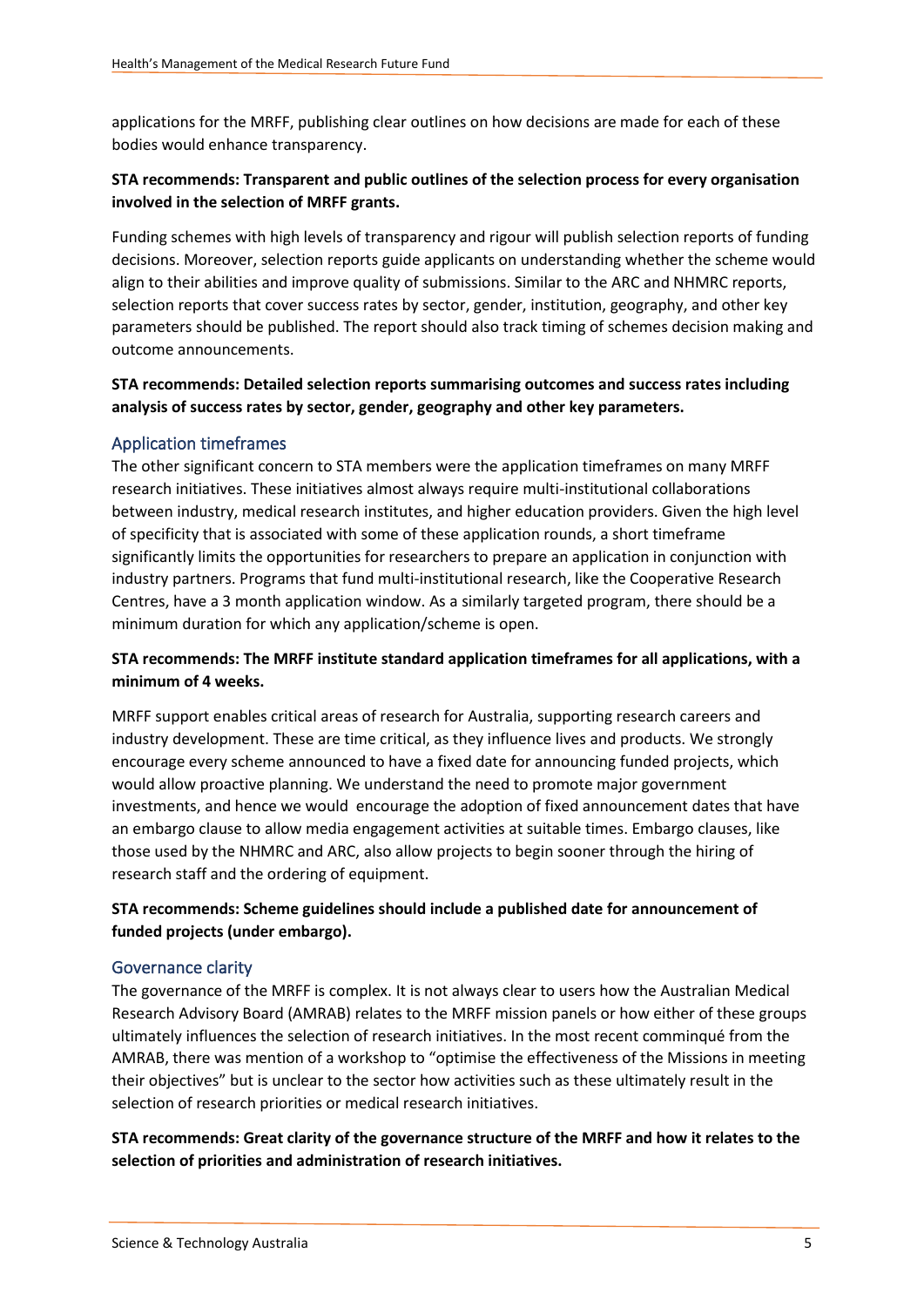## **Has MRFF legislation, governance, strategies, and priorities guided selection of medical research initiatives?**

#### Selection of research priorities

Some of our members have expressed concerns that while consultations occur in setting MRFF strategies and priorities, there is little clarity as to how these consultations are considered.

To improve transparency of the MRFF, a summary document outlining how consultations are considered in finalising strategies and priorities should be produced by the Department. Not only would this enhance transparency of the program for the public, but it would also provide researchers with a better understanding of the process to ensure the very best research is funded.

**STA recommends: The publication of a consultation summary alongside new strategies and priorities that outlines how sector submissions are included in the strategy and priority documents.** 

#### Public timelines for the opening of applications

Some STA members have concerns about the application timeframes for some MRFF funding opportunities. STA understands there may be some occasions when a short application process is necessary - such as to respond to a rapidly unfolding emergency situation. But to enable researchers and industry partners to properly prepare applications, including timelines with strategy and priority documents should be considered.

**STA recommends: MRFF Strategies include a timeframe for the opening and closing of applications for each of the priorities.** 

#### The public release of success rates

An important practice of both the NHMRC and ARC is the release of grant success rates after each round of funding. This is both an important practice for transparency but also allows the sector to provide feedback on the programs. This has led to improvements in aspects of the program including progress towards better gender equity in the pool of successful applicants. STA encourages the MRFF to adopt the practice of releasing application success rates similar to the practice of the NHMRC.

**STA recommends: The different granting bodies administering the MRFF publish success rates of the medical research initiatives after each application round.** 

## **Does Health effectively monitor, measure, and evaluate MRFF's performance?**

#### Requests for adjustments

One challenge STA members have raised is the trigger to request a review of the funding agreements. These triggers have been described as too stringent. For example, if an investigator reports a delay in achieving the first milestone (often due to delays in receiving the funding) then a process begins where multiple emails are sent requesting a review of the funding agreement.

STA agrees that there are times when funding arrangements need to be reviewed, especially when there are major or materially significant delays, however a greater measure of sensible flexibility would mean investigators feel more comfortable in honestly reporting unavoidable delays.